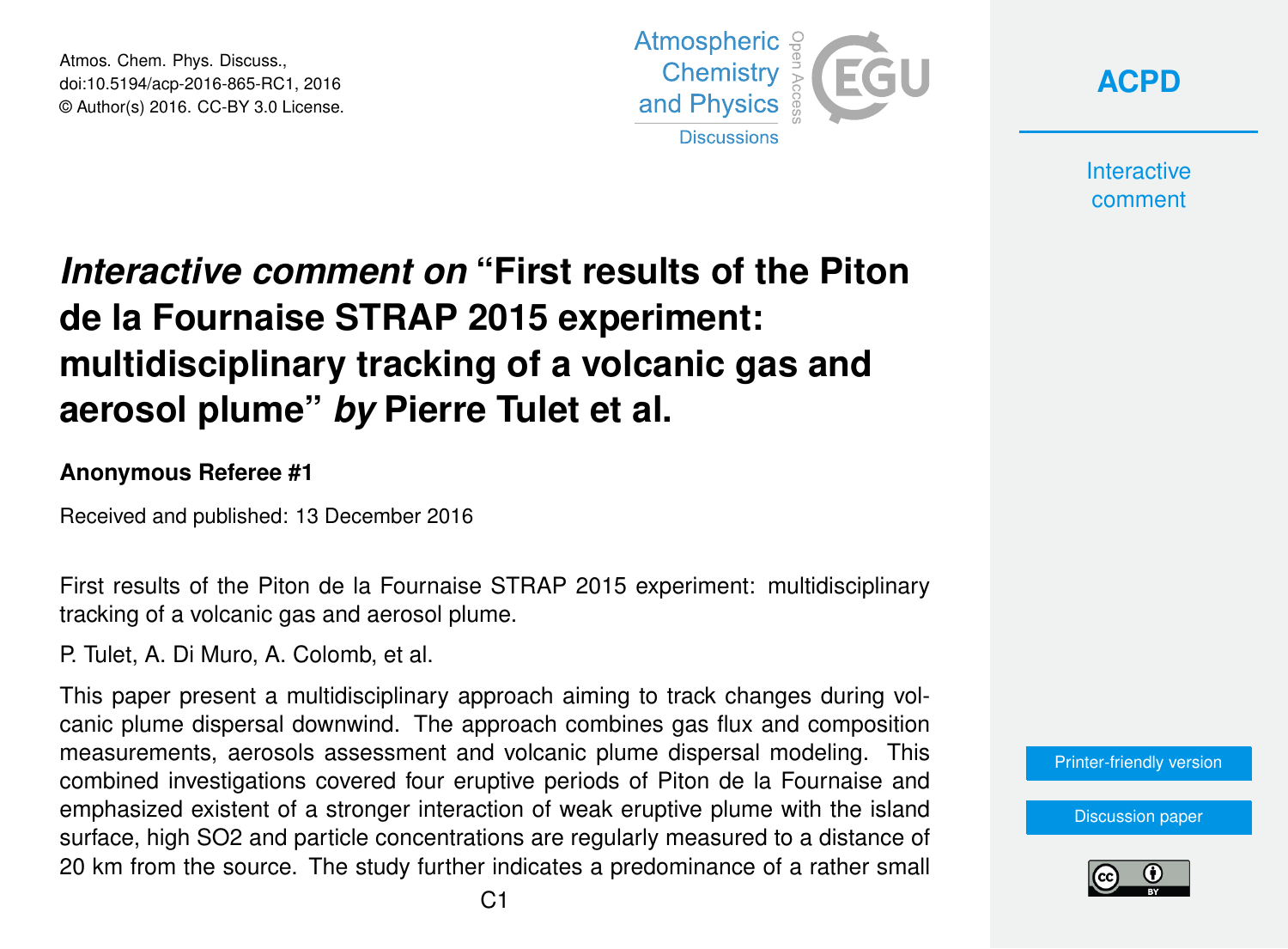particles in the plume in relation to a strong nucleation of sulfuric acid at around 40 km from the source downwind.

This multidisciplinary approach is a step forward to better constrain the physical and geochemical interactions between volcanic plumes and the troposphere. I would criticize the gas composition and fluxes results which appear to me as the weakest part of this work. But the paper is well written and methods are robust and complementary, thus suitable for publication in ACP after considering the few questions and comments below.

#### 1/ Main remarks

This paper strongly emphasized the gas composition and flux measurements but results presented somewhat fail to fulfill expectations:

a) portable DOAS measurement is reported in the paper (L31 p4, L19 p7, L6 p9) but no corresponding result presented. Why? Figure 7 even present a transect across the plume. What is the corresponding SO2 flux? Table 1 indicates 6 series of DOAS measurements but why no preliminary results presented ?

b) August 2015 eruption is described as following 3 different phases, based on results from DOAS stations (L2-6 p10). But the uncertainties associated to these results are significant (Fig.6). - The eruption phase 1 described as associated to a progressive SO2 flux decreasing trend from 24/08 to 12/09 (L4 p10) is not convincing - this tendency is not clearly decreasing (Fig.6). These gas flux results (Fig.5 and Fig.5) will gain more strength if portable DOAS results are associated. - An "accelerating increase of SO2 flux between 13/09 and 18/10" is somewhat exaggerating. According to Fig.6 and accelerating tendency rather commenced in early October. Figure 6 indicates at least two strong degassing phases: from end august to mid-september and from early October to mid-October. Vigorous intermittent SO2 discharges were recorded between and after these two strong degassing phases.

# **[ACPD](http://www.atmos-chem-phys-discuss.net/)**

**Interactive** comment

[Printer-friendly version](http://www.atmos-chem-phys-discuss.net/acp-2016-865/acp-2016-865-RC1-print.pdf)

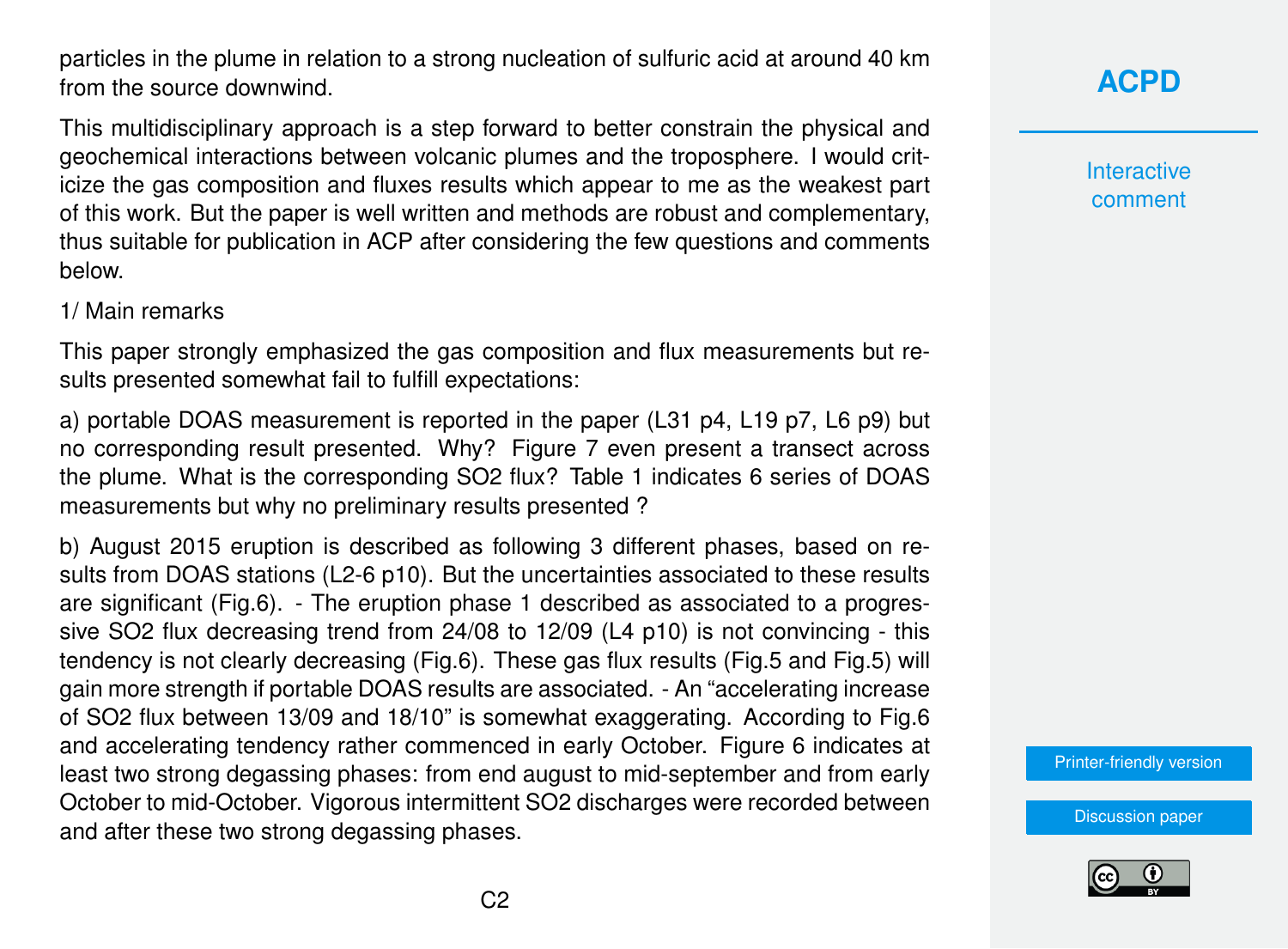c) MultiGAS measurements is outline several time in the paper (L32 p8, L33 p10, L1 p11, L6 p11, L13 p11, L31 p17,. . .) and table indicates a total of around 8h of recording from May to October 2015. But curiously only 2 ratios are provided :  $H2O/CO2 = 50$ 240 (L12 p11) and CO2/SO2 <  $0.6$  (L13 p 11). - It is well known that H2O and even CO2 are not easily measured in the plume. What is the error of this ratios ? A figure of the plots should be very informative. - Figure 7 gives concentration results which are not exploitable. The behavior of H2O, CO2 and SO2 are totally different which may suggest no common source, that is surprising given that some of the measurement are performed close to the vent. - Should we understand that H2O/CO2 and CO2/SO2 ratios are unchanged over the eruptive period ? That would be very surprising given the dynamic of the eruptive activity. Authors should add more results of multiGAS measurements and check the ratio changes which might describe better the eruption dynamic than the SO2 flux from the stationary DOAS. - L32 p 4 indicates H2S was also measured. But curiously no result mentioned this gas. Is this suggest no H2S in the system ? That would be very surprising.

2/ Minor remarks - L25 p4: accumulation chamber for CO2 soil flux. Is this instrument deployed ? Not referring to in the rest of the paper. Add reference if developed elsewhere. - L21 p6, delete 2 after August. - L21 p6, the date format is e.g., 2 August 2015 whilst L22 p6 the format is e.g., August 24, 2015. Harmonize date format throughout the paper. L21 p6, to the south-southeast ?. . ..to the north ? L22 p6, to the west-southwest? What are these direction referred to ? L31-32 the output budget ? Not calculated in the paper, why? Do add reference if done elsewhere. L12 p9, DOAS sessions are acquired with a high rate – what does it mean by high rate ? L25-27 p9. 1870 t/d and 1840 t/d is that same if taking into account the errors. Thus not so sure that highest SO2 emission rate was observed on 20 May – maybe tone down this comparison. L31 p9, May SO2 fluxes are not in fig.6, but fig.5 – do modify the sentence. L35 p9, add reference to the estimated 24-37 m3/s, or give further details if calculated in this work.

### **[ACPD](http://www.atmos-chem-phys-discuss.net/)**

**Interactive** comment

[Printer-friendly version](http://www.atmos-chem-phys-discuss.net/acp-2016-865/acp-2016-865-RC1-print.pdf)